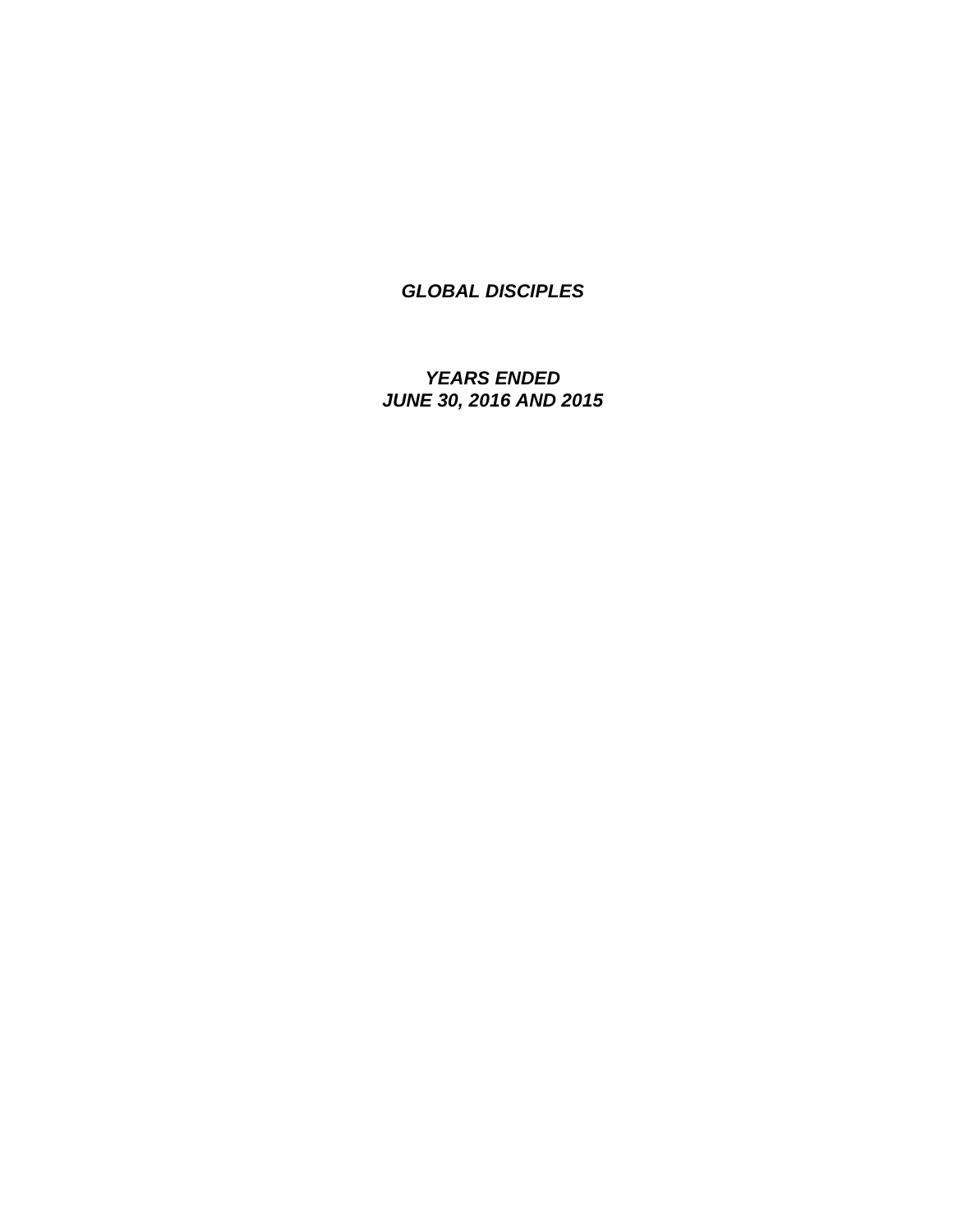

A Professional Corporation

Independent Auditors' Report

Board of Directors Global Disciples Lancaster, Pennsylvania

### **Report on the Financial Statements**

We have audited the accompanying financial statements of Global Disciples (a nonprofit Organization), which comprise the statements of financial position as of June 30, 2016 and 2015, and the related statements of activities and cash flows for the years then ended and the related notes to the financial statements.

#### **Management's Responsibility for the Financial Statements**

Management is responsible for the preparation and fair presentation of these financial statements in accordance with accounting principles generally accepted in the United States of America; this includes the design, implementation and maintenance of internal control relevant to the preparation and fair presentation of financial statements that are free from material misstatement whether due to fraud or error.

#### **Auditors' Responsibility**

Our responsibility is to express an opinion on these financial statements based on our audits. We conducted our audits in accordance with auditing standards generally accepted in the United States of America. Those standards require that we plan and perform the audit to obtain reasonable assurance about whether the financial statements are free from material misstatement.

An audit involves performing procedures to obtain audit evidence about the amounts and disclosures in the financial statements. The procedures selected depend on the auditors' judgment, including the assessment of the risks of material misstatement of the financial statements, whether due to fraud or error. In making those risk assessments, the auditors consider internal control relevant to the Organization's preparation and fair presentation of the financial statements in order to design audit procedures that are appropriate in the circumstances, but not for the purpose of expressing an opinion on the effectiveness of the Organization's internal control. Accordingly, we express no such opinion. An audit also includes evaluating the appropriateness of accounting policies used and the reasonableness of significant accounting estimates made by management, as well as evaluating the overall presentation of the financial statements.

We believe that the audit evidence we have obtained is sufficient and appropriate to provide a basis for our audit opinion.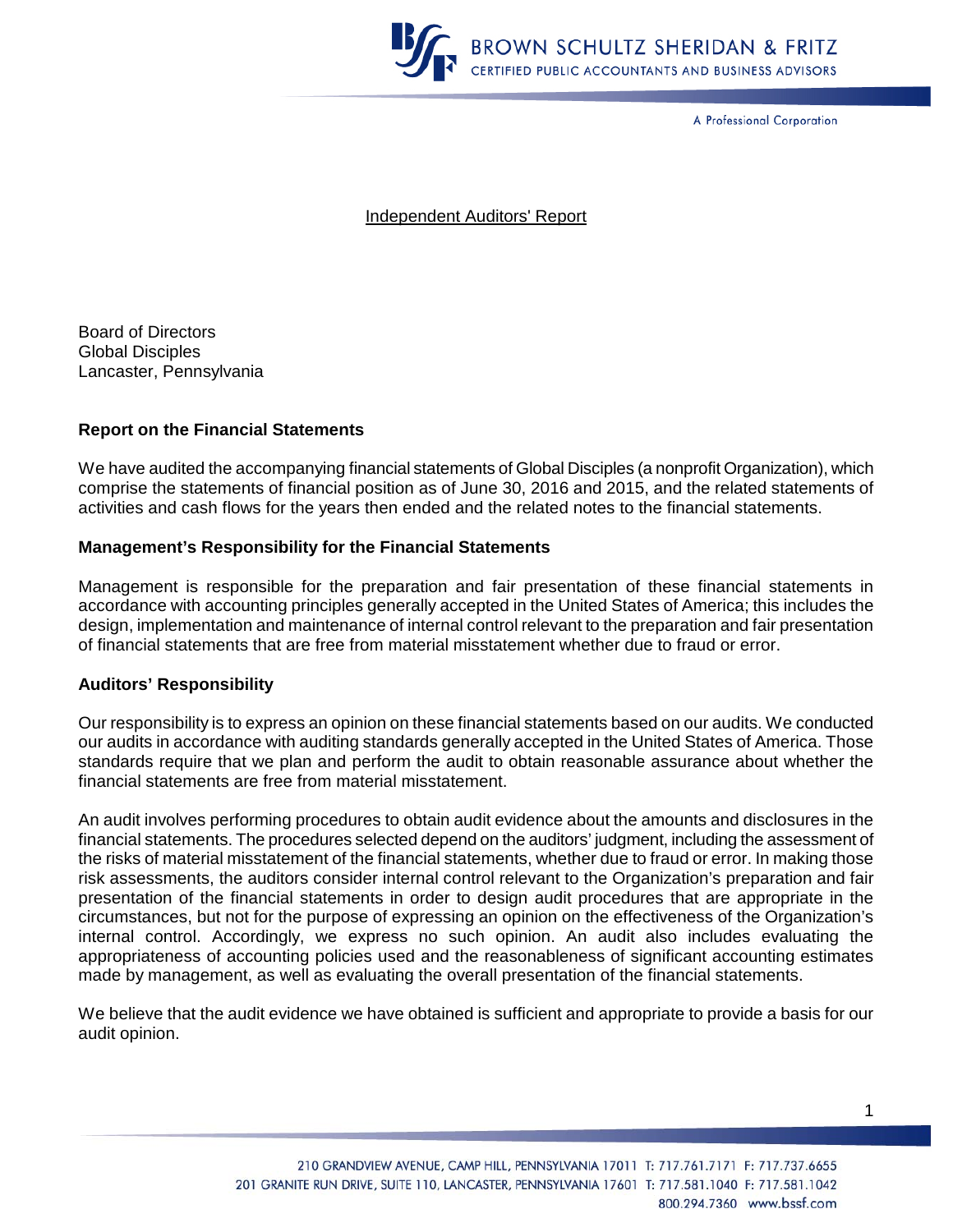## **Opinion**

In our opinion, the financial statements referred to above present fairly, in all material respects, the financial position of Global Disciples as of June 30, 2016 and 2015, and the changes in its net assets and its cash flows for the years then ended in accordance with accounting principles generally accepted in the United States of America.

Brown Schultz Skiden's Fitz

Lancaster, Pennsylvania March 15, 2017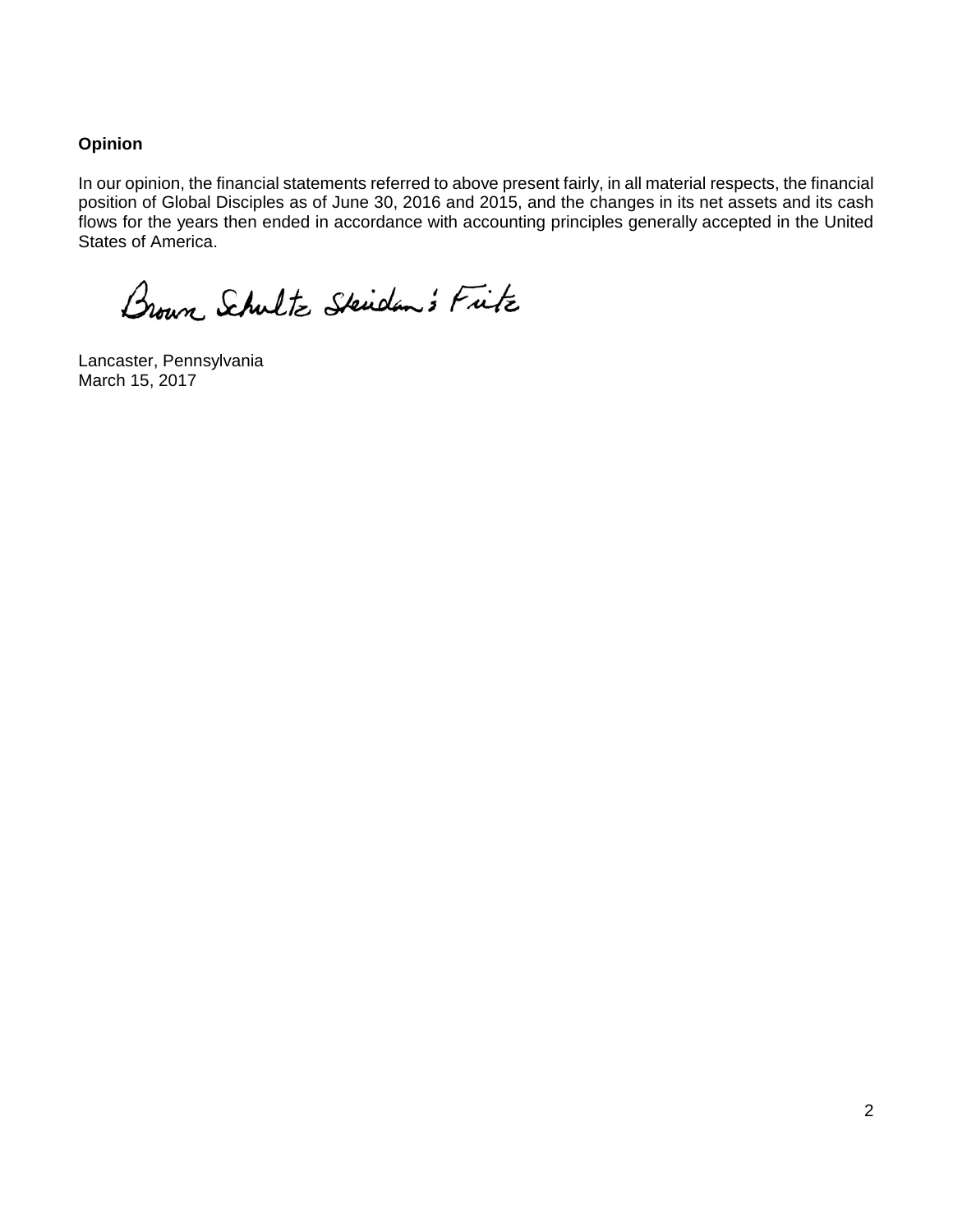## STATEMENTS OF FINANCIAL POSITION – JUNE 30, 2016 AND 2015

### ASSETS

|                                                           | 2016          | 2015          |
|-----------------------------------------------------------|---------------|---------------|
| Cash                                                      | 585,024<br>\$ | 278,740<br>\$ |
| Receivables:                                              |               |               |
| Contributions                                             | 114,151       | 203,054       |
| Promise to give, current portion                          | 54,038        | 58,322        |
| Prepaid expenses                                          | 1,320         | 2,030         |
|                                                           | 754,533       | 542,146       |
|                                                           |               |               |
| Equipment                                                 | 90,399        | 59,117        |
| Leasehold improvements                                    | 84,837        | 84,837        |
|                                                           |               |               |
|                                                           | 175,236       | 143,954       |
| Less accumulated depreciation                             | 108,800       | 92,817        |
|                                                           | 66,436        | 51,137        |
|                                                           | 43,123        | 46,695        |
| Cash restricted for retirement of international employees |               |               |
| Promise to give, net of current portion                   | 29,426        | 100,996       |
| Security deposit                                          | 799           | 799           |
|                                                           | 73,348        | 148,490       |
| <b>Total assets</b>                                       | \$894,317     | 741,773<br>\$ |

See notes to financial statements.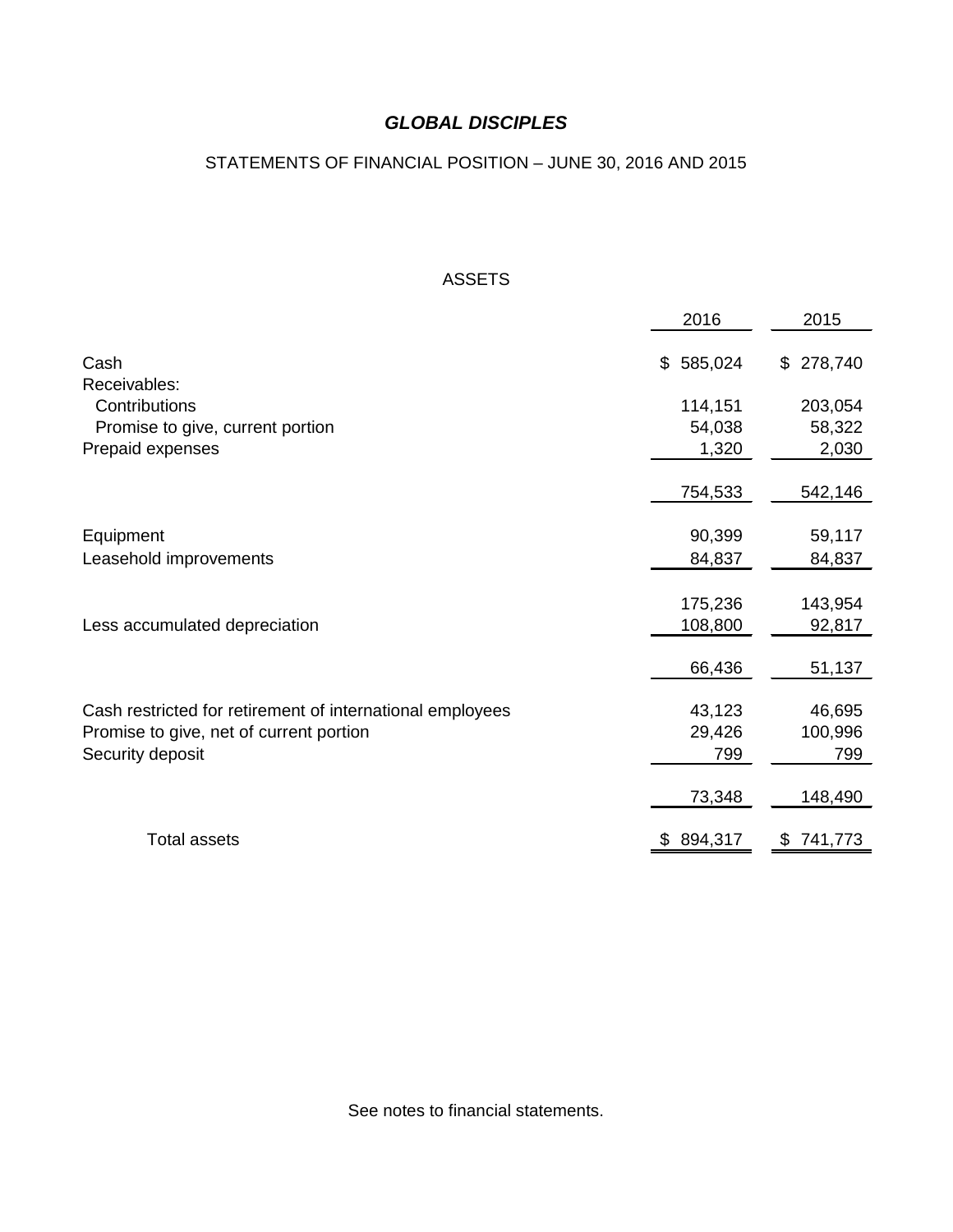## LIABILITIES AND NET ASSETS

|                                                          | 2016                  | 2015                  |
|----------------------------------------------------------|-----------------------|-----------------------|
| Liabilities:<br>Accounts payable<br>Due to related party | \$<br>29,980<br>1,800 | \$<br>10,082<br>1,800 |
| Accrued expenses                                         | 103,202               | 107,859               |
| <b>Total liabilities</b>                                 | 134,982               | 119,741               |
| Net assets:<br>Unrestricted:                             |                       |                       |
| Undesignated<br>Designated grant funds:                  | 543,454               | 292,279               |
| <b>GDT Alliance Fund</b>                                 | 95,405                | 60,184                |
| Leadership Fund                                          | 291                   | 291                   |
| Missions Fund                                            |                       | 63,533                |
| <b>Generosity Fund</b>                                   | 36,721                | 29,299                |
|                                                          | 675,871               | 445,586               |
| <b>Temporarily restricted</b>                            | 83,464                | 176,446               |
| Total net assets                                         | 759,335               | 622,032               |
| Total liabilities and net assets                         | 894,317<br>\$         | 741,773<br>\$         |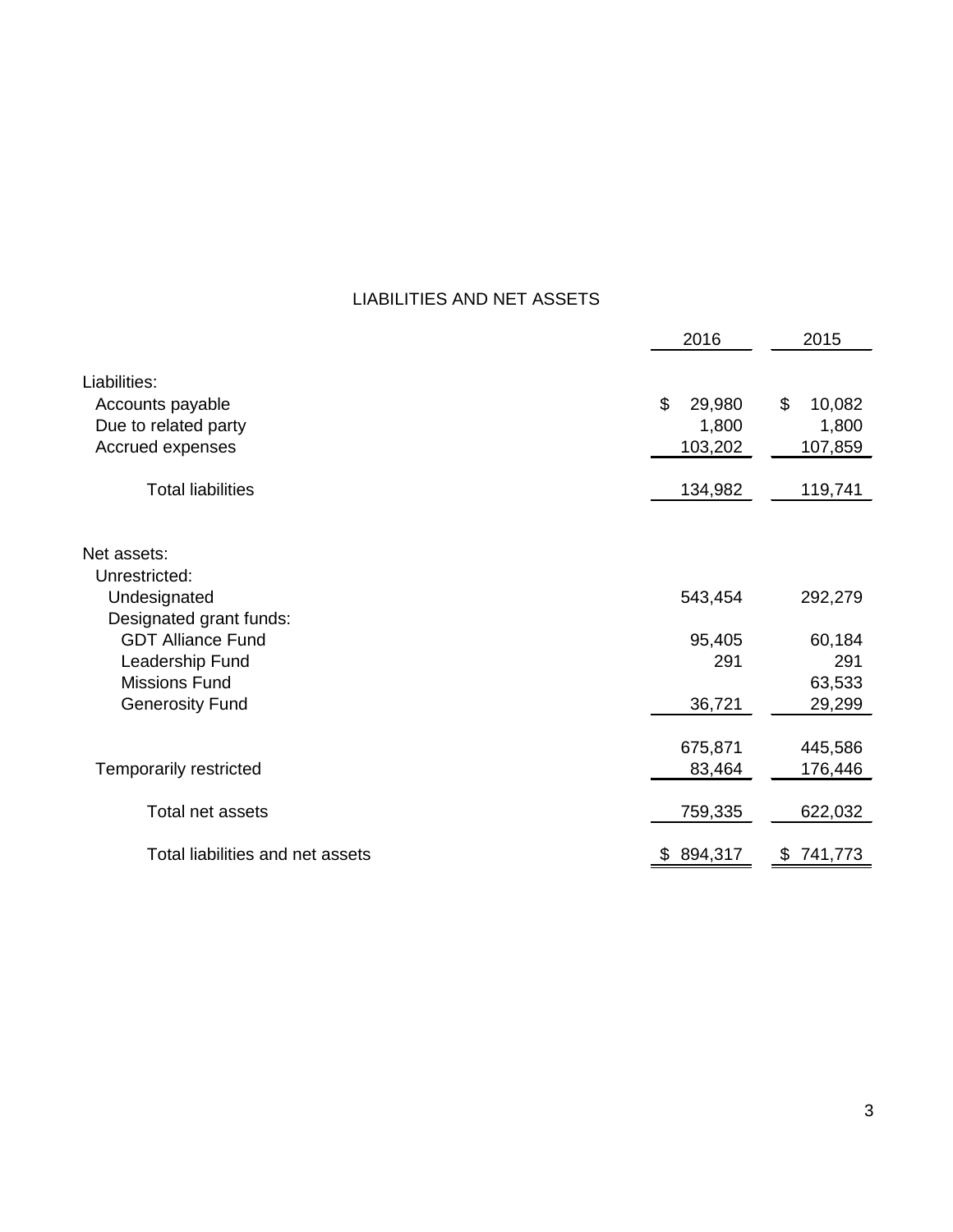# STATEMENTS OF ACTIVITIES

# YEARS ENDED JUNE 30, 2016 AND 2015

|                                              | 2016         | 2015          |
|----------------------------------------------|--------------|---------------|
|                                              |              |               |
| Changes in unrestricted net assets:          |              |               |
| Revenue and other support:                   |              |               |
| Contributions:                               |              |               |
| Grants                                       | \$<br>83,661 | \$<br>424,989 |
| Other                                        | 3,085,650    | 2,411,982     |
| Honorariums                                  | 2,361        | 2,125         |
| Interest income                              | 222          | 156           |
| Special events                               | 145          | 2,975         |
| Total revenue and other support              | 3,172,039    | 2,842,227     |
| Net assets released from restrictions        | 766,189      | 781,744       |
| Total unrestricted revenue and other support | 3,938,228    | 3,623,971     |
| Expenses:                                    |              |               |
| Program expenses:                            |              |               |
| Training and education                       | 2,045,003    | 2,210,219     |
| Network development                          | 963,242      | 879,583       |
| Total program expenses                       | 3,008,245    | 3,089,802     |
|                                              |              |               |
| Supporting services:                         |              |               |
| General and administrative                   | 327,517      | 293,497       |
| Fundraising                                  | 372,181      | 254,694       |
| Total supporting expenses                    | 699,698      | 548,191       |
| <b>Total expenses</b>                        | 3,707,943    | 3,637,993     |

(continued)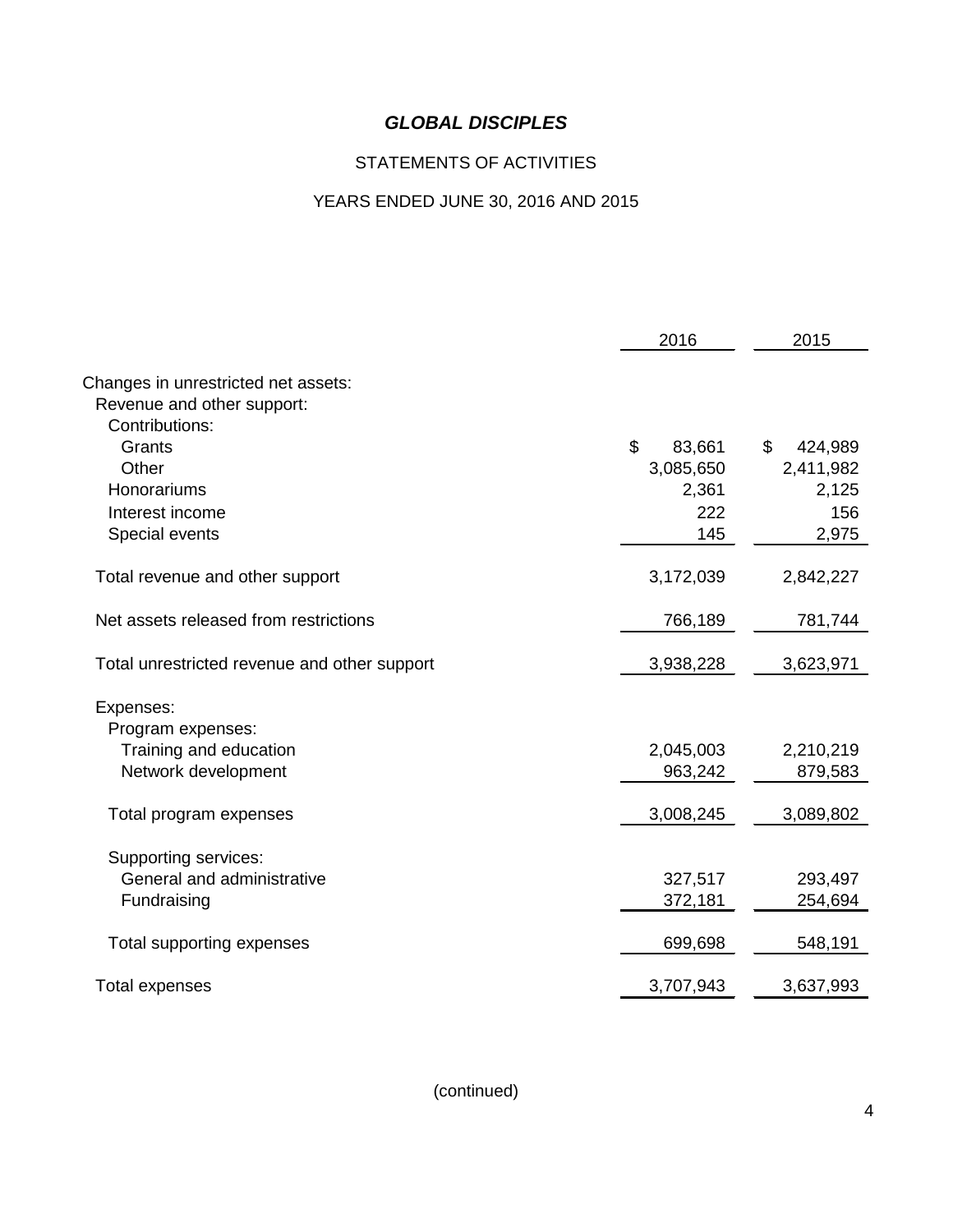# STATEMENTS OF ACTIVITIES (CONTINUED

# YEARS ENDED JUNE 30, 2016 AND 2015

|                                                          | 2016          | 2015            |
|----------------------------------------------------------|---------------|-----------------|
| Increase (decrease) in unrestricted net assets           | \$<br>230,285 | \$<br>(14, 022) |
| Changes in temporarily restricted net assets:            |               |                 |
| Contributions:                                           |               |                 |
| <b>GDT Alliance</b>                                      | 148,995       | 153,589         |
| Micro-Business Development                               | 44,191        | 103,292         |
| Leadership Development                                   | 66,801        | 4,272           |
| Staff support                                            | 413,220       | 438,210         |
| Other                                                    |               | 159,318         |
| Net assets released from restrictions                    | (766, 189)    | (781,744)       |
| Increase (decrease) in temporarily restricted net assets | (92, 982)     | 76,937          |
| Increase in net assets                                   | 137,303       | 62,915          |
| Net assets:                                              |               |                 |
| Beginning of year                                        | 622,032       | 559,117         |
| End of year                                              | 759,335       | 622,032         |

See notes to financial statements.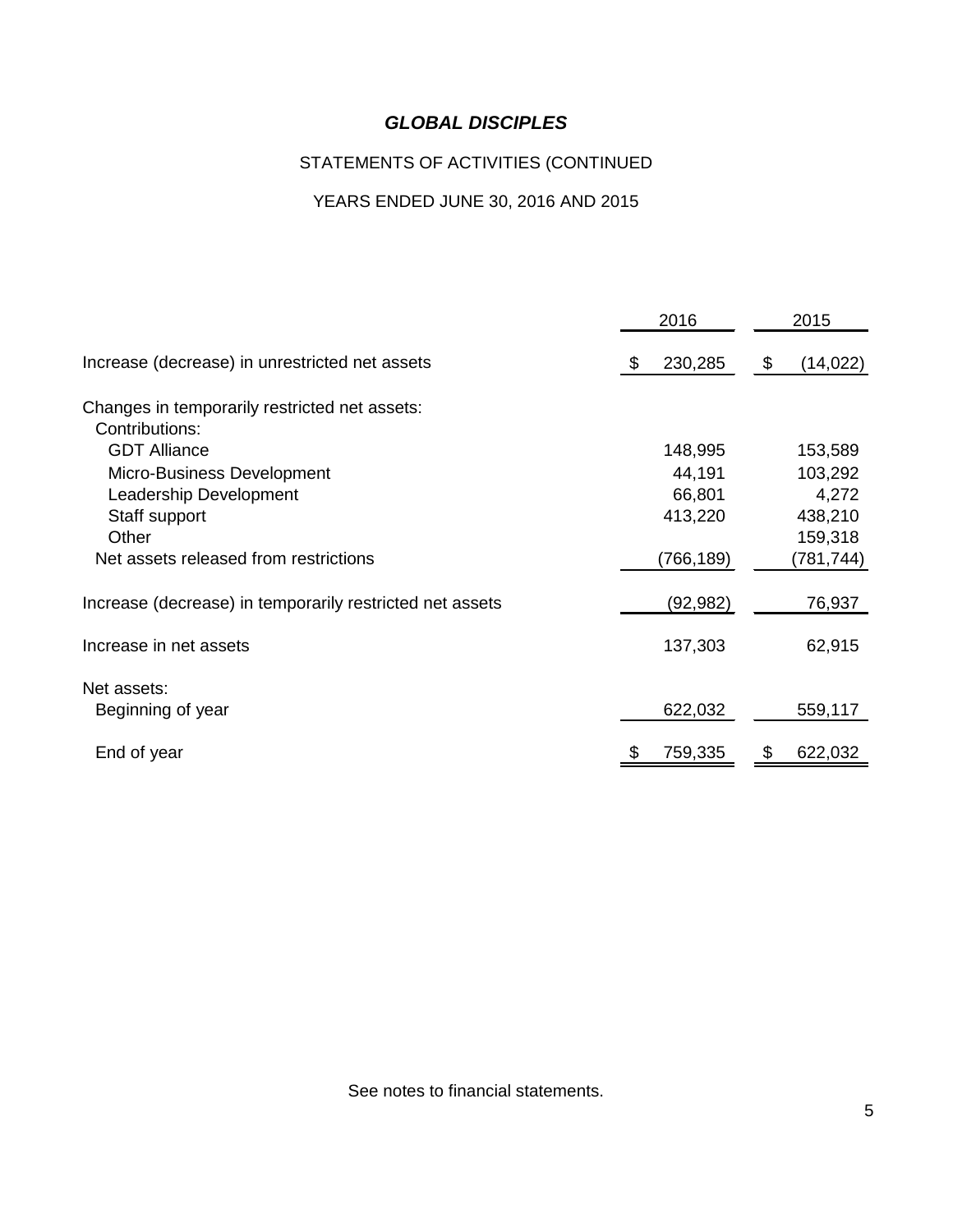# STATEMENTS OF CASH FLOWS

# YEARS ENDED JUNE 30, 2016 AND 2015

|                                                           | 2016          | 2015         |
|-----------------------------------------------------------|---------------|--------------|
|                                                           |               |              |
| Cash flows from operating activities:                     |               |              |
| Change in net assets                                      | 137,303<br>\$ | \$<br>62,915 |
| Adjustments:                                              |               |              |
| Depreciation                                              | 15,983        | 12,044       |
| In-kind contribution received for furniture and equipment | (3, 175)      | (3,640)      |
| Gain on sale of fixed assets                              |               | (264)        |
| Change in:                                                |               |              |
| Receivables:                                              |               |              |
| Contributions                                             | 88,903        | (113, 368)   |
| Promise to give                                           | 75,854        | (159, 318)   |
| Other                                                     |               | 8,499        |
| Due to related party                                      |               | 1,800        |
| Prepaid expenses                                          | 710           | (168)        |
| Cash restricted for retirement of international employees | 3,572         | (4,613)      |
| Accounts payable                                          | 19,898        | (16, 441)    |
| Accrued expenses                                          | (4,657)       | (1,932)      |
| Total adjustments                                         | 197,088       | (277,401)    |
| Net cash provided by (used in) operating activities       | 334,391       | (214,486)    |
| Cash flows from investing activities:                     |               |              |
| Purchase of equipment                                     | (28, 107)     | (12, 318)    |
| Proceeds from sale of fixed assets                        |               | 550          |
|                                                           |               |              |
| Net cash used in investing activities                     | (28, 107)     | (11,768)     |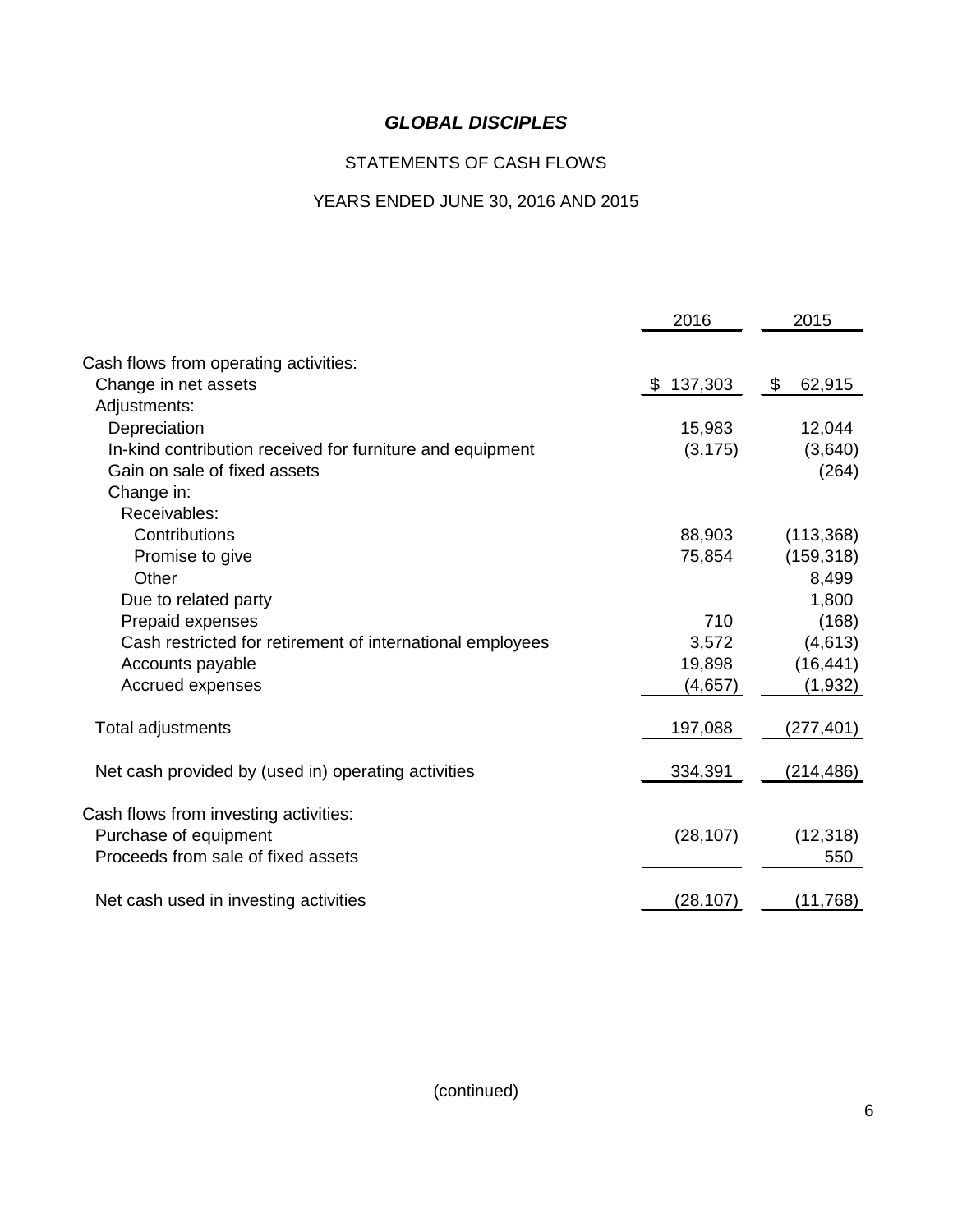## STATEMENTS OF CASH FLOWS (CONTINUED)

# YEARS ENDED JUNE 30, 2016 AND 2015

|                                                                                                                                |    | 2016       |     | 2015          |
|--------------------------------------------------------------------------------------------------------------------------------|----|------------|-----|---------------|
| Net increase (decrease) in cash                                                                                                |    | \$ 306,284 |     | \$ (226, 254) |
| Cash:<br>Beginning                                                                                                             |    | 278,740    |     | 504,994       |
| Ending                                                                                                                         | S. | 585,024    | \$. | 278,740       |
| Supplemental disclosure of cash flow information:<br>Cash paid during the year for interest,<br>which is also interest expense | \$ | 3,186      | \$  | 199           |
| Noncash investing transactions:<br>In-kind contributions of property and equipment                                             | \$ | 3.175      | \$  | 3,640         |

See notes to financial statements.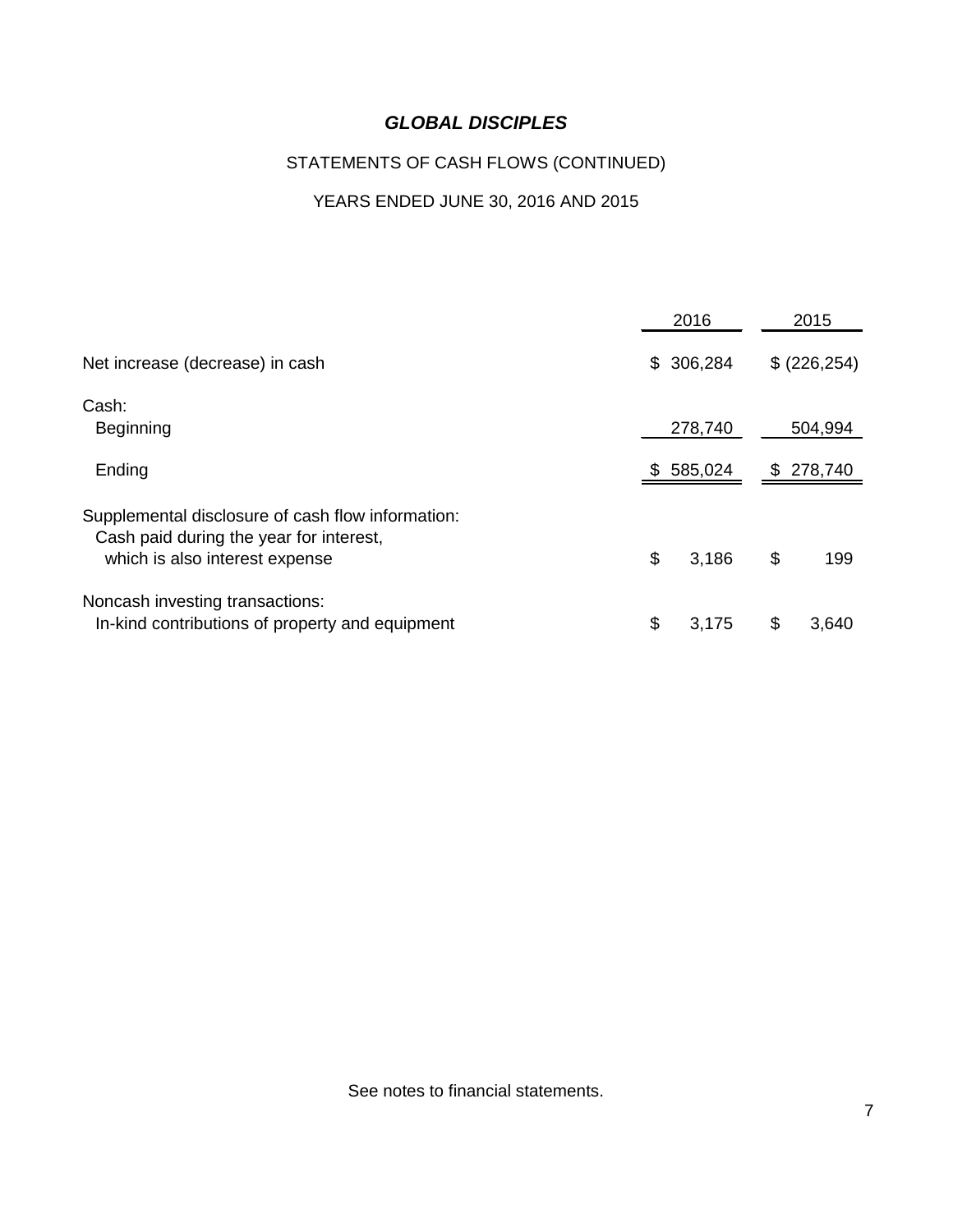## NOTES TO FINANCIAL STATEMENTS

### YEARS ENDED JUNE 30, 2016 AND 2015

### **1. Description of the Organization and activities:**

*Description of the Organization:*

Global Disciples (the Organization) is incorporated under the Pennsylvania Nonprofit Corporation Law. Global Disciples receives support primarily from individuals and other not-for-profit organizations with a similar focus (the Alliance).

#### *Activities:*

- Training and education Global Disciples links with other like-minded organizations to provide various formal and non-formal training and educational options, which equip individuals and groups with the understanding and skills necessary to relate and communicate cross-culturally, to study or work internationally or to live responsibly as global citizens.
- The 10% Funds of Global Disciples (the 10% Funds) Global Disciples has made a commitment, through these funds, to give at least 10% of all unrestricted general contributions received by Global Disciples to other organizations that have a similar focus to one of the three areas that Global Disciples has identified as priority globally: cross-cultural training, micro-business development in least advantaged areas and leadership development. The two funds discussed below receive a percentage of the 10% Funds:
	- The *Alliance Fund* is the vehicle for receiving and dispersing the 10% Funds from general contributions applied toward the cross-cultural training activities of Global Disciples. Through June 30, 2016, substantially all recipients of these Grant Funds related to the GDT Alliance. All member programs of the GDT Alliance contribute 2% or more of their program budget to this fund as well. The balance of the funding of this program comes from the general fund of Global Disciples and donor restricted contributions. The funds are used as seed funds to help launch new cross-cultural training programs, for micro-business development and for program leadership development, travel and mentoring.
	- The *Generosity Fund* receives a small portion of the 10% Funds which are made available for new initiatives, special projects or immediate urgent needs of organizations and individuals closely affiliated with the Alliance.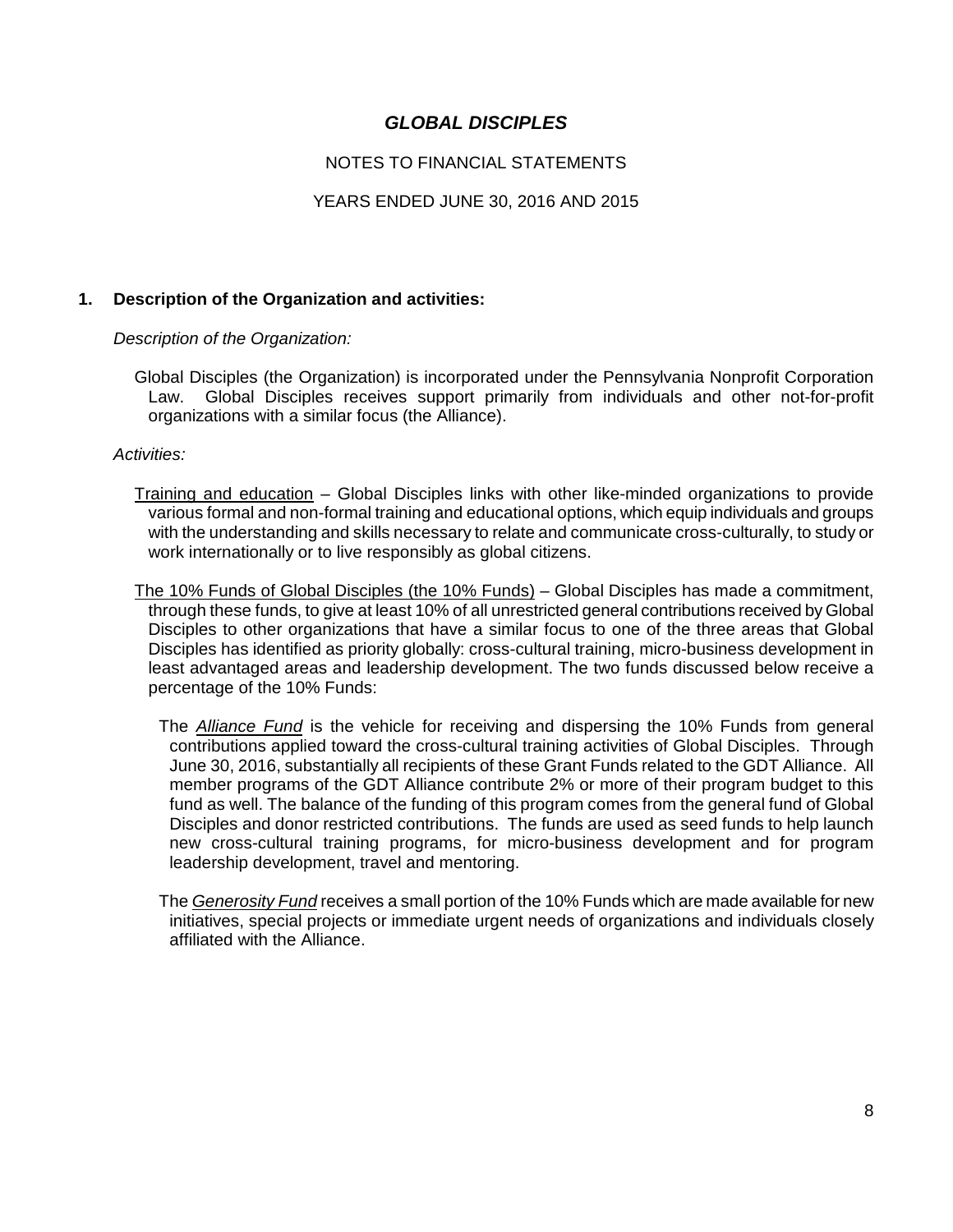## NOTES TO FINANCIAL STATEMENTS (CONTINUED)

## YEARS ENDED JUNE 30, 2016 AND 2015

### **2. Summary of significant accounting policies:**

#### *Basis of accounting:*

The financial statements of the Organization have been prepared on the accrual basis of accounting and, accordingly, reflect all significant receivables, payables and other liabilities.

#### *Basis of presentation:*

Financial statement presentation follows the requirements of the Financial Accounting Standards Board (FASB) as codified in FASB Accounting Standards Codification (ASC) 958, *Not-for-Profit Entities*. Under ASC 958, the Organization is required to report information regarding its financial position and activities in up to three classes of net assets: unrestricted net assets, temporarily restricted net assets and permanently restricted net assets.

#### *Use of estimates:*

The preparation of financial statements in accordance with generally accepted accounting principles requires management to make estimates and assumptions that affect certain reported amounts and disclosures. Accordingly, actual results could differ from those estimates.

#### *Promise to give:*

The promise to give is stated at outstanding balance, less a discount to present value. The promise to give that is expected to be received in more than one year is discounted to present value using a risk adjusted rate of return. Any unpaid balance remaining after the stated payment terms is considered past due.

#### *Foreign currency:*

The statement of financial position reflects a foreign pledge receivable in the U.S. dollar equivalent using the rate of exchange at year-end. Contributions were recognized using the exchange rate at the pledge date. Subsequent gains and losses are calculated based on the exchange rate at fiscal year-end. The amount of foreign exchange loss included in the statement of activities for the years ended June 30, 2016 and 2015 was \$17,532 and \$13,439, respectively.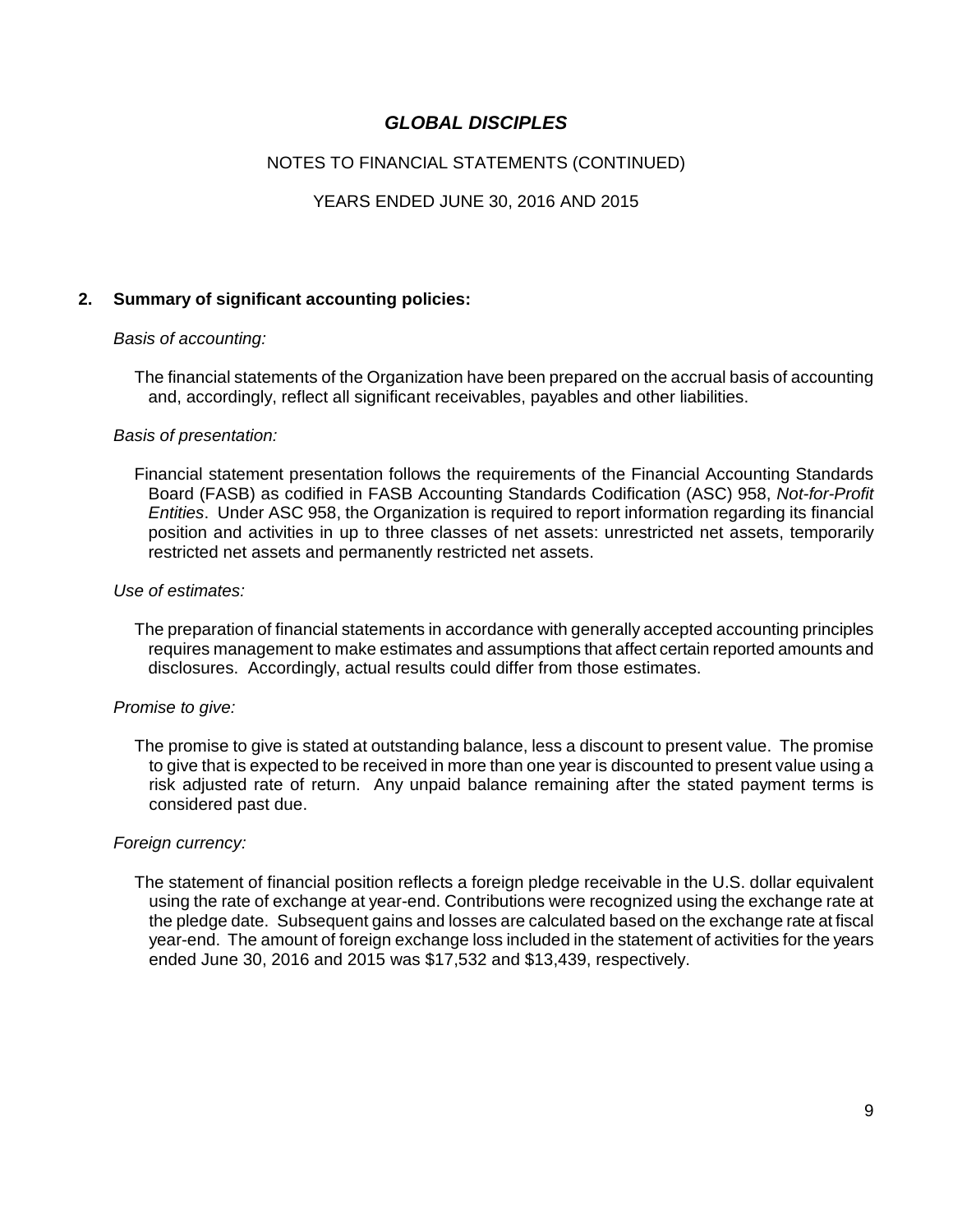### NOTES TO FINANCIAL STATEMENTS (CONTINUED)

## YEARS ENDED JUNE 30, 2016 AND 2015

## **2. Summary of significant accounting policies (continued):**

#### *Concentration:*

#### Cash:

The Organization maintains cash balances at two financial institutions. At June 30, 2016, cash balances exceeded the Federal Deposit Insurance Corporation (FDIC) limit by \$382,978.

#### Promise to give:

The Organization received a promise to give in future years from one donor comprising 100% of the remaining amount outstanding as of June 30, 2016.

#### *Equipment, leasehold improvements and depreciation:*

These assets are stated at cost, or fair value at date of donation, and depreciated using straight-line and accelerated methods over the estimated useful lives of the assets, which for leasehold improvements includes the optional renewal periods.

#### *Revenue recognition:*

The Organization reports gifts of cash and other assets as restricted support if they are received with stipulations that limit the use of the donated asset. When a donor restriction expires, that is, when a stipulated time restriction ends or purpose restriction is accomplished, temporarily restricted net assets are reclassified to unrestricted net assets and reported in the statements of activities as net assets released from restrictions.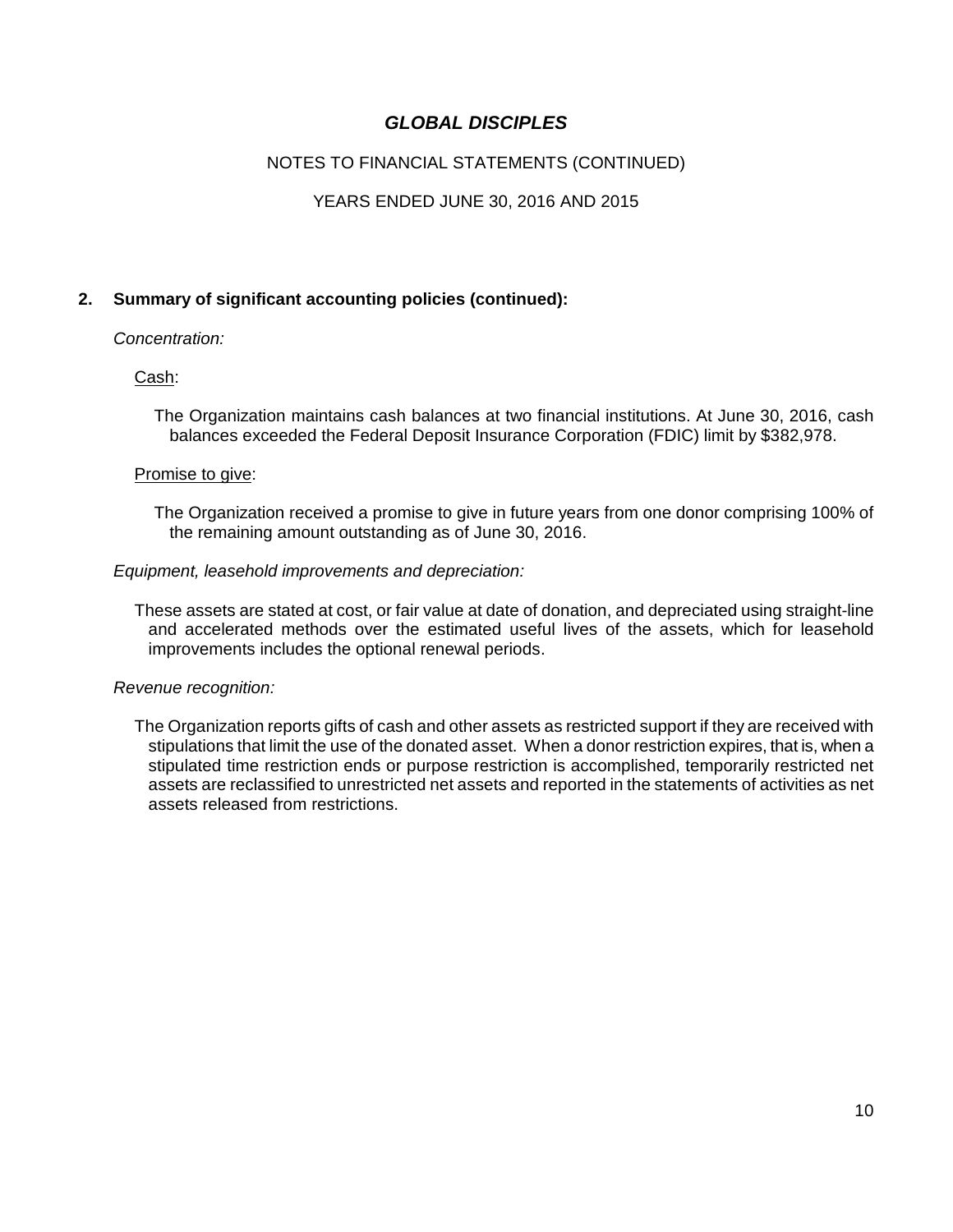## NOTES TO FINANCIAL STATEMENTS (CONTINUED)

## YEARS ENDED JUNE 30, 2016 AND 2015

#### **3. Promise to give:**

During the year ended June 30, 2015, the Organization received a promise to give based on a foreign currency. The promise to give adjusted for the foreign currency exchange rate at June 30, 2016 and 2015, respectively, is as follows:

|                                         | 2016     | 2015          |
|-----------------------------------------|----------|---------------|
| Unconditional promise to give           | \$91,260 | \$184,050     |
| Less unamortized present value discount | 7,796    | 24,732        |
| Net unconditional promise to give       | \$83,464 | 159,318<br>\$ |

The promise to give is expected to be collected in more than one year and is discounted to present value using a risk adjusted rate of 11.49%. The promise to give is expected to be received in the following fiscal years:

| 2017<br>2018 | \$54,038<br>29,426 |
|--------------|--------------------|
| Total        | \$83,464           |

#### **4. Line of credit:**

The Organization has a \$75,000 line of credit which is renewable annually. It accrues interest at 3.25% and is secured by the assets of the Organization. There was no outstanding balance at June 30, 2016 and 2015.

#### **5. Retirement plan:**

The Organization has a retirement plan which covers all employees (U.S.-based and international) meeting certain age and service requirements. Contributions to the plan are based on 8% of eligible compensation. Contributions totaled \$51,200 and \$65,370 for the years ended June 30, 2016 and 2015, respectively.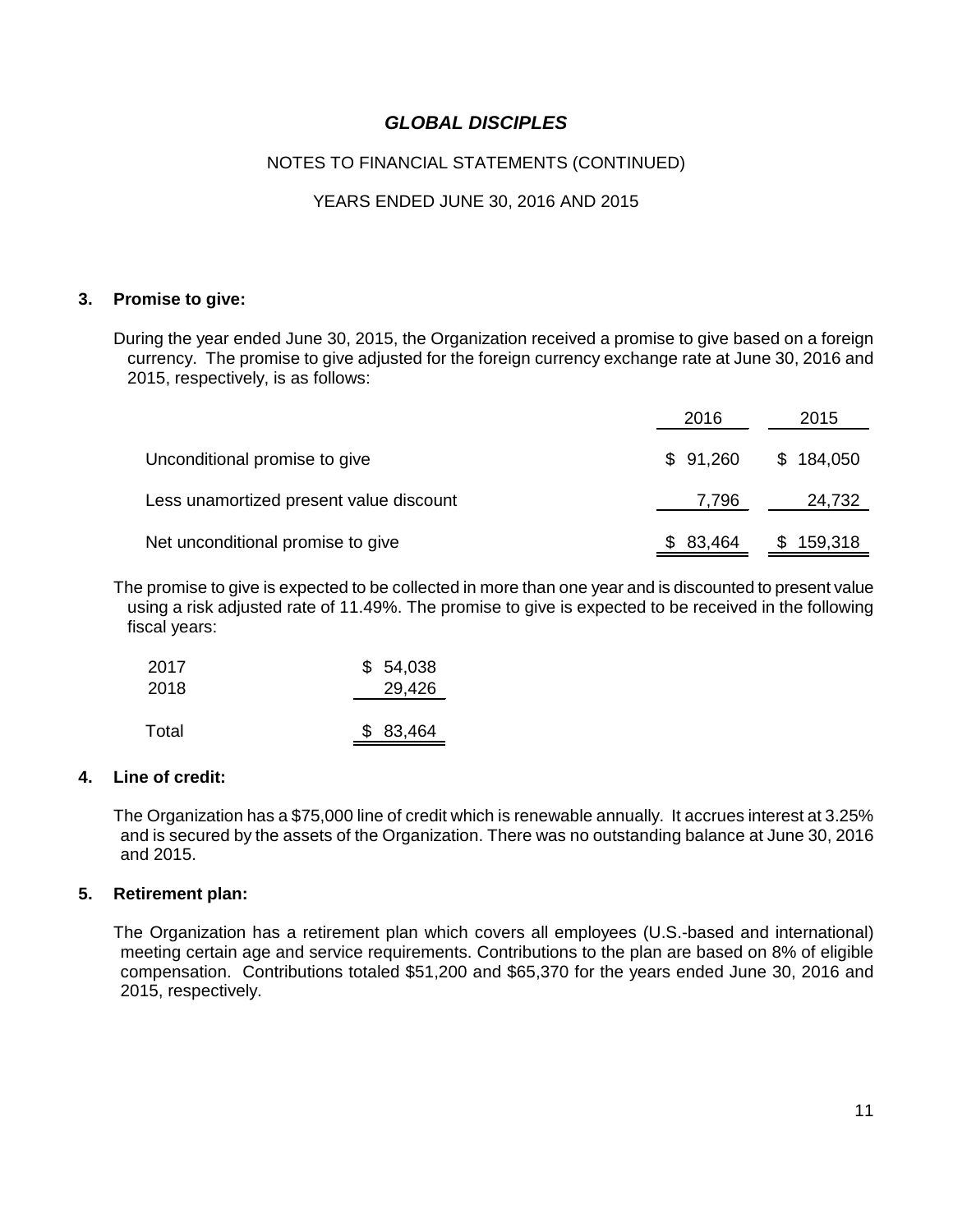## NOTES TO FINANCIAL STATEMENTS (CONTINUED)

## YEARS ENDED JUNE 30, 2016 AND 2015

### **5. Retirement plan (continued):**

Retirement contributions for U.S.-based employees are funded currently to a qualified defined contribution retirement plan. Retirement contributions for international employees are held as restricted cash. Interest earned on these restricted funds accrue for the benefit of the international employees until the staff member terminates employment with Global Disciples. At that time, the employee's allocated share will be forwarded to the staff member.

## **6. Office rent:**

Rent expense totaled \$45,372 and \$42,998 for the years ended June 30, 2016 and 2015, respectively.

The Organization rents office space under a lease agreement which calls for current monthly payments of \$1,139. The monthly rental increases by 3% in August of each year. In addition to the monthly lease, the Organization is responsible for paying the taxes, insurance and maintenance of the building. The lease contains two five-year renewal options. In August 2015, the Organization exercised the second option renewing the lease for an additional five years.

In August 2010, the Organization signed an agreement for additional office space. This agreement is a five-year lease, which calls for current monthly payments of \$793. The monthly rental increases by 3% in September of each year. This lease contains one five-year renewal option. In September 2015, the Organization exercised the option to renew the lease for five years.

The future minimum lease payments under the lease agreements are as follows:

| 2017  | 23,798  |
|-------|---------|
| 2018  | 24,506  |
| 2019  | 25,242  |
| 2020  | 26,010  |
| 2021  | 3,068   |
|       |         |
| Total | 102,624 |
|       |         |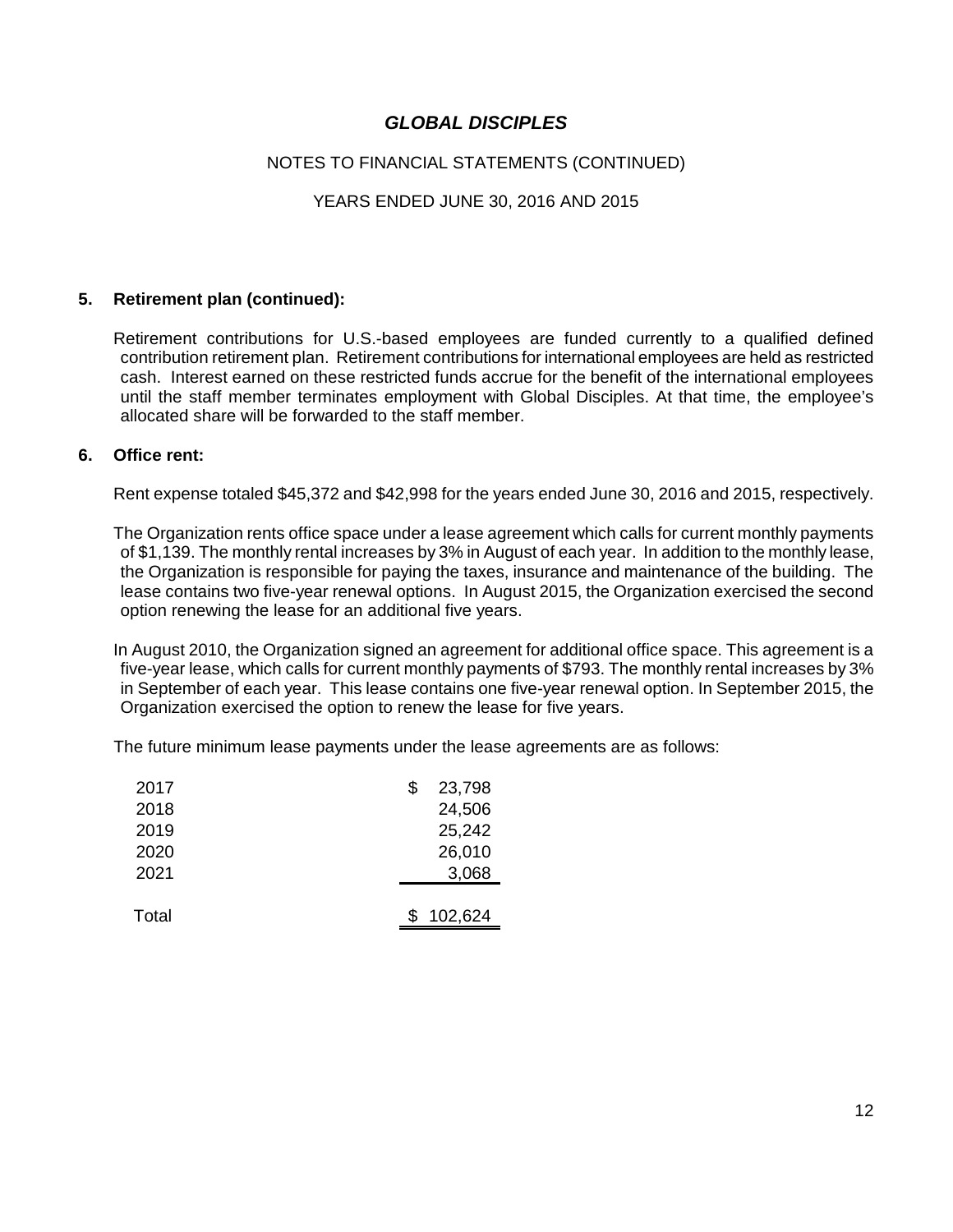## NOTES TO FINANCIAL STATEMENTS (CONTINUED)

## YEARS ENDED JUNE 30, 2016 AND 2015

#### **7. Temporarily restricted net assets:**

Temporarily restricted net assets are available for the following purpose or time restriction:

|                       | 2016     | 2015                    |
|-----------------------|----------|-------------------------|
| Staff support<br>Time | \$83,464 | 17,128<br>\$<br>159,318 |
|                       | \$83,464 | \$176,446               |

### **8. Net assets released from restrictions:**

Net assets were released from donor restrictions by incurring expenses satisfying the restricted purpose or as a result of the expiration of time restrictions.

|                            | 2016          | 2015          |
|----------------------------|---------------|---------------|
| Staff support              | 430,348<br>S. | 430,905<br>\$ |
| Time                       | 75,854        | 89,686        |
| Micro-Business Development | 44,191        | 103,292       |
| Leadership Development     | 66,801        | 4,272         |
| <b>GDT Alliance</b>        | 148,995       | 153,589       |
|                            |               |               |
|                            | 766,189<br>æ. | \$781,744     |

#### **9. Related party transactions and balances:**

The Organization has entered into an agreement with Global Disciples Foundation (the Foundation) which has a similar mission. The Organization made contributions to the Foundation totaling \$923,010 and \$824,304 for the years ended June 30, 2016 and 2015, respectively.

The Organization received grants from the Foundation totaling \$10,000 and \$355,307 for the years ended June 30, 2016 and 2015, respectively.